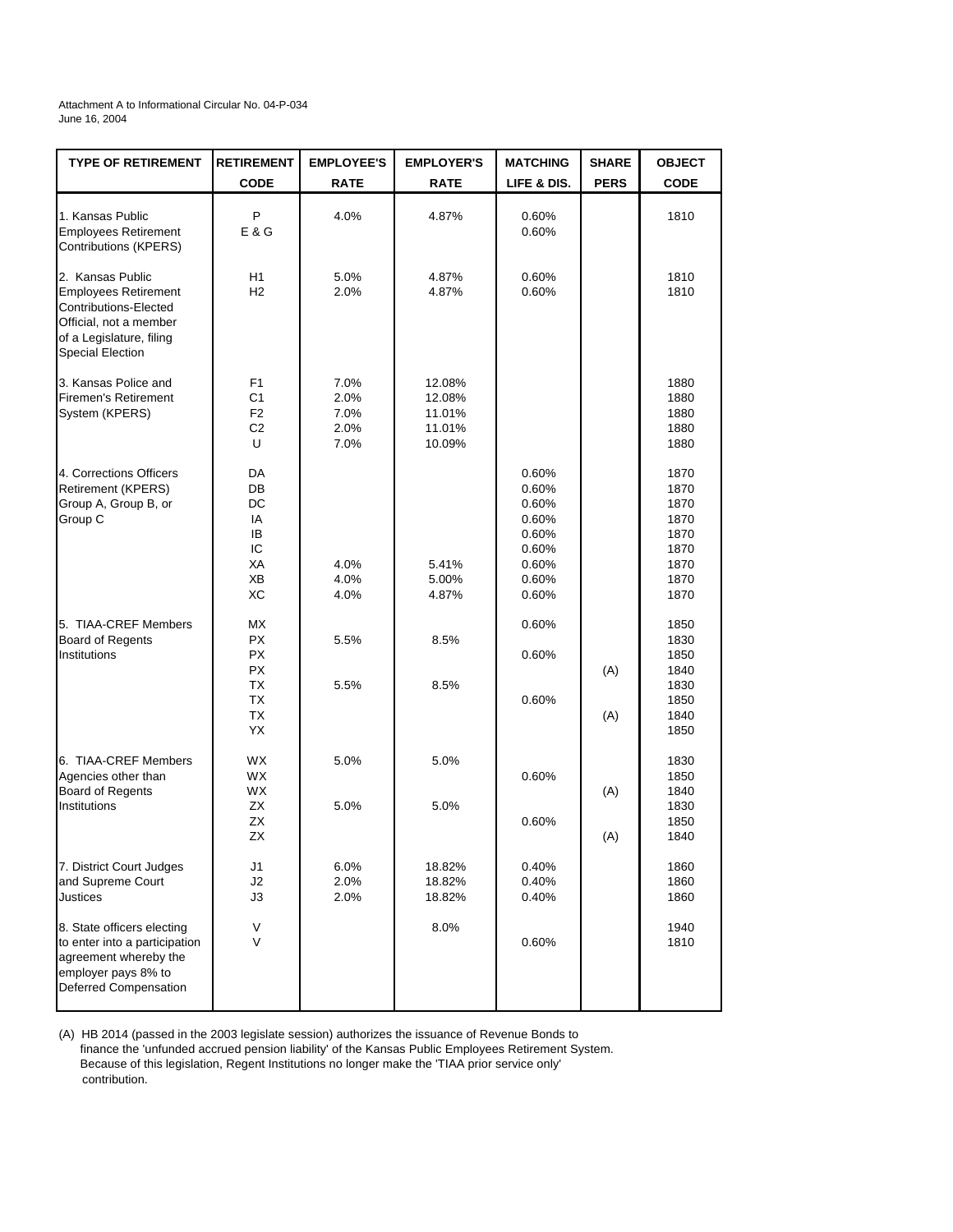Attachment B to Informational Circular No. 04-P-034 June 16, 2004

| <b>EMPLOYER PROVIDED BENEFIT</b>                                | <b>EMPLOYER'S RATE</b>                     | <b>OBJECT CODE</b> |
|-----------------------------------------------------------------|--------------------------------------------|--------------------|
| Unemployment Compensation                                       | 0.38%                                      | 1980               |
| State Leave Payment Reserve<br><b>Flexible Spending Account</b> | 0.43%<br>5.74%                             | 1760               |
| <b>Parking Compensation Reduction</b>                           | (of employee deduction<br>amount)<br>7.65% | 1990               |
|                                                                 | (of employee deduction<br>amount)          | 1780               |

| <b>GROUP HEALTH INSURANCE</b>             | <b>EMPLOYER</b> | <b>EMPLOYER</b> | <b>EMPLOYER</b> | <b>TOTAL</b> | <b>OBJECT CODEI</b> |
|-------------------------------------------|-----------------|-----------------|-----------------|--------------|---------------------|
| <b>SEMI-MONTHLY RATES</b>                 | <b>MEDICAL</b>  | <b>DRUG</b>     | <b>DENTAL</b>   |              |                     |
| <b>Full-Time Single Employee</b>          | \$145.14        | \$43.36         | \$12.03         | \$200.53     | 1950                |
| Part-Time Single Employee                 | \$116.15        | \$34.70         | \$8.88          | \$159.73     | 1950                |
| Full-Time Employee, Dependent<br>Coverage | \$67.52         | \$20.17         | \$5.11          | \$92.80      | 1750                |
| Part-Time Employee, Dependent<br>Coverage | \$53.05         | \$15.85         | \$4.48          | \$73.38      | 1750                |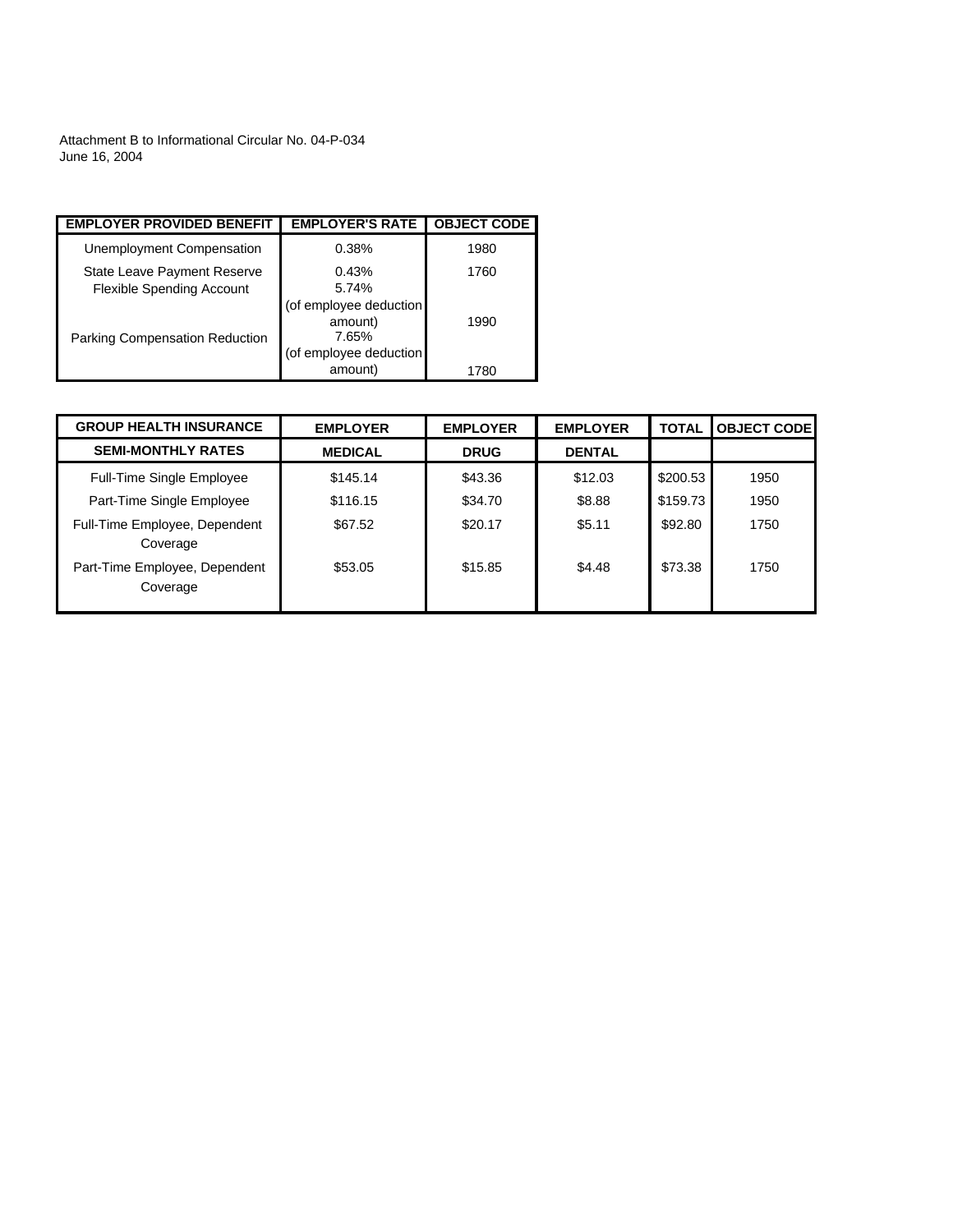Attachment C to Informational Circular 04-P-034 June 16, 2004

| <b>Agency</b> |                                             | FY 2005 | <b>Object</b> |
|---------------|---------------------------------------------|---------|---------------|
| <b>Number</b> | <b>Agency</b>                               | Rate    | Code          |
| 016           | Abstractors' Bd of Examiners                | 1.252%  | 1970          |
| 028           | Accountancy, Bd of                          | 0.965%  | 1970          |
| 034           | <b>Adjutant General</b>                     | 1.252%  | 1970          |
| 039           | Aging, Dept on                              | 0.965%  | 1970          |
| 046           | Agriculture, Dept of                        | 0.965%  | 1970          |
| 055           | <b>Animal Health Dept</b>                   | 0.965%  | 1970          |
| 058           | Human Rights Commission                     | 0.965%  | 1970          |
| 082           | <b>Attorney General</b>                     | 0.965%  | 1970          |
| 083           | Kansas Bureau of Investigation              | 0.965%  | 1970          |
| 094           | <b>Banking Dept</b>                         | 0.965%  | 1970          |
| 100           | Board of Barbering                          | 0.965%  | 1970          |
| 102           | <b>Behavioral Sciences Reg Bd</b>           | 0.965%  | 1970          |
| 105           | Board of Healing Arts                       | 1.433%  | 1970          |
| 122           | <b>Citizens Utility Rate Board</b>          | 0.965%  | 1970          |
| 143           | <b>Corporation Commission</b>               | 0.965%  | 1970          |
| 149           | <b>Board of Cosmetology</b>                 | 1.716%  | 1970          |
| 159           | Credit Unions, Dept of                      | 0.965%  | 1970          |
| 167           | Dental Board                                | 0.965%  | 1970          |
| 172           | Division of Printing                        | 0.965%  | 1970          |
| 173           | Department of Administration                | 0.965%  | 1970          |
| 175           | Kansas Housing Authority - Division of KDFA | 0.965%  | 1970          |
| 176           | Kansas Developmental Finance Authority      | 0.965%  | 1970          |
| 177           | <b>Ellsworth Correction Facility</b>        | 0.965%  | 1970          |
| 195           | El Dorado Correctional Facility             | 1.433%  | 1970          |
| 204           | <b>Board of Mortuary Arts</b>               | 0.965%  | 1970          |
| 206           | Emergency Med Serv, Bd of                   | 0.965%  | 1970          |
| 234           | <b>Fire Marshal</b>                         | 0.965%  | 1970          |
| 246           | Fort Hays State University                  | 0.965%  | 1970          |
| 247           | Governmental Ethics Commission              | 0.965%  | 1970          |
| 252           | Office of the Governor                      | 0.965%  | 1970          |
| 264           | Health & Environment, Dept of               | 0.965%  | 1970          |
| 266           | Hearing Aid Disp, Bd of Examiners           | 0.965%  | 1970          |
| 270           | Health Care Stabilizaion Bd                 | 0.965%  | 1970          |
| 276           | Transportation, Dept of                     | 1.934%  | 1970          |
| 280           | <b>Highway Patrol</b>                       | 1.252%  | 1970          |
| 288           | <b>Historical Society</b>                   | 0.965%  | 1970          |
| 296           | Labor, Dept of                              | 0.965%  | 1970          |
| 300           | Department of Commerce                      | 0.965%  | 1970          |
| 313           | <b>Hutchinson Correctional Facility</b>     | 1.433%  | 1970          |
| 319           | Topeka Juvenile Corr Fac                    | 1.716%  | 1970          |
| 325           | Beloit Juvenile Corr Fac                    | 0.965%  | 1970          |
| 328           | Indigents' Defense Services                 | 0.965%  | 1970          |
| 331           | Insurance Dept                              | 0.965%  | 1970          |
| 349           | <b>Judicial Council</b>                     | 0.965%  | 1970          |
| 350           | Juvenile Justice Authority                  | 0.965%  | 1970          |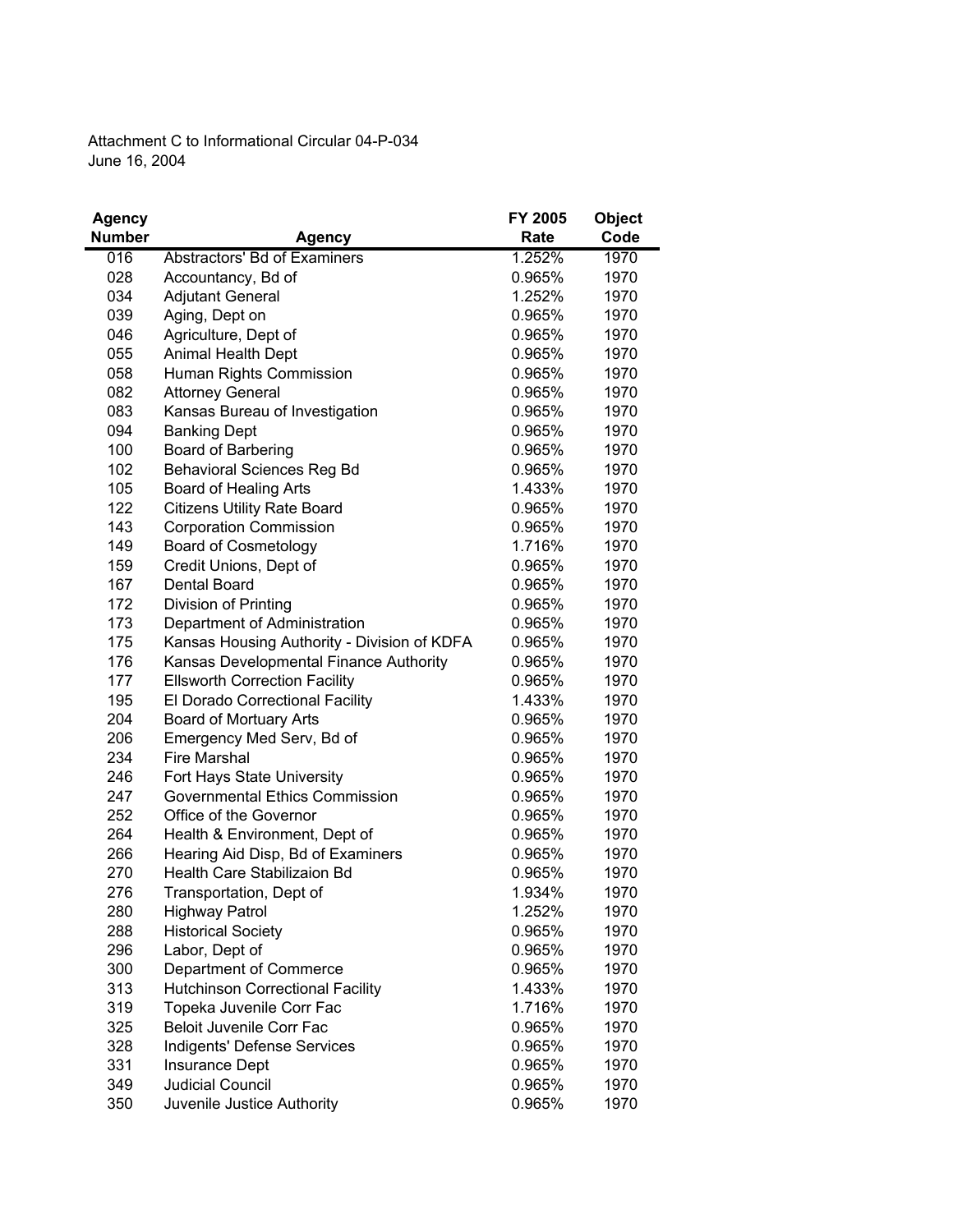| 352 | Kansas Juvenile Corr Complex                  | 1.433% | 1970 |
|-----|-----------------------------------------------|--------|------|
| 355 | <b>Atchison Juvenile Corr Fac</b>             | 1.252% | 1970 |
| 359 | <b>Kansas Arts Commission</b>                 | 0.965% | 1970 |
| 360 | Kansas Inc                                    | 0.965% | 1970 |
| 363 | Neurological Institute, Kansas                | 1.716% | 1970 |
| 365 | Retirement System, KS Public Emp              | 0.965% | 1970 |
| 367 | Kansas State University                       | 0.965% | 1970 |
| 368 | Kansas State University - Salina              | 0.965% | 1970 |
| 371 | <b>Technical Enterprise Corp, KS</b>          | 0.965% | 1970 |
| 373 | Kansas State Fair                             | 1.252% | 1970 |
| 379 | <b>Emporia State University</b>               | 0.965% | 1970 |
| 385 | <b>Pittsburg State University</b>             | 0.965% | 1970 |
| 400 | <b>Lansing Correctional Facility</b>          | 1.716% | 1970 |
| 408 | <b>Larned Correctional Facility</b>           | 1.433% | 1970 |
| 410 | Larned State Hospital                         | 1.934% | 1970 |
| 412 | Larned Juvenile Correctional Facility         | 1.252% | 1970 |
| 422 | Legislative Coord Council                     | 0.965% | 1970 |
| 425 | Legislative Research Dept                     | 0.965% | 1970 |
| 428 | Legislature                                   | 0.965% | 1970 |
| 434 | <b>State Library</b>                          | 0.965% | 1970 |
| 446 | Lieutenant Governor                           | 0.965% | 1970 |
| 450 | Kansas Lottery                                | 1.252% | 1970 |
| 482 | <b>Board of Nursing</b>                       | 0.965% | 1970 |
| 488 | Optometry Exam, Bd of                         | 0.965% | 1970 |
| 494 | Osawatomie State Hospital                     | 1.716% | 1970 |
| 507 | Parsons State Hospital                        | 1.433% | 1970 |
| 521 |                                               | 0.965% | 1970 |
| 522 | Corrections, Dept of                          | 0.965% | 1970 |
| 523 | Dept of Corrections - Correctional Industries | 0.965% | 1970 |
|     | Parole Board, Kansas                          |        |      |
| 531 | Board of Pharmacy                             | 0.965% | 1970 |
| 540 | Legislative Post Audit                        | 0.965% | 1970 |
| 543 | Real Estate Appraisal Board                   | 0.965% | 1970 |
| 549 | <b>Real Estate Commission</b>                 | 0.965% | 1970 |
| 553 | Racing and Gaming Commission                  | 0.965% | 1970 |
| 555 | Rainbow Mental Health Facility                | 1.716% | 1970 |
| 561 | Regents, Kansas Board of                      | 0.965% | 1970 |
| 562 | Tax Appeals, Board of                         | 0.965% | 1970 |
| 565 | Revenue, Dept of                              | 0.965% | 1970 |
| 579 | <b>Revisor of Statutes</b>                    | 0.965% | 1970 |
| 581 | Norton Correctional Facility                  | 1.252% | 1970 |
| 604 | Blind, Kansas School for the                  | 1.252% | 1970 |
| 610 | Deaf, Kansas School for the                   | 1.252% | 1970 |
| 622 | Secretary of State                            | 0.965% | 1970 |
| 625 | <b>Securities Commissioner</b>                | 0.965% | 1970 |
| 626 | <b>Sentencing Commission</b>                  | 0.965% | 1970 |
| 629 | Social and Rehabilitation Services            | 0.790% | 1970 |
| 634 | <b>Conservation Commission</b>                | 0.965% | 1970 |
| 652 | Education, Dept of                            | 0.965% | 1970 |
| 660 | <b>Topeka Correctional Facility</b>           | 1.433% | 1970 |
| 663 | Technical Profession, Board of                | 0.965% | 1970 |
| 670 | Treasurer, Office of                          | 0.965% | 1970 |
| 671 | Pooled Money Investment Board                 | 0.965% | 1970 |